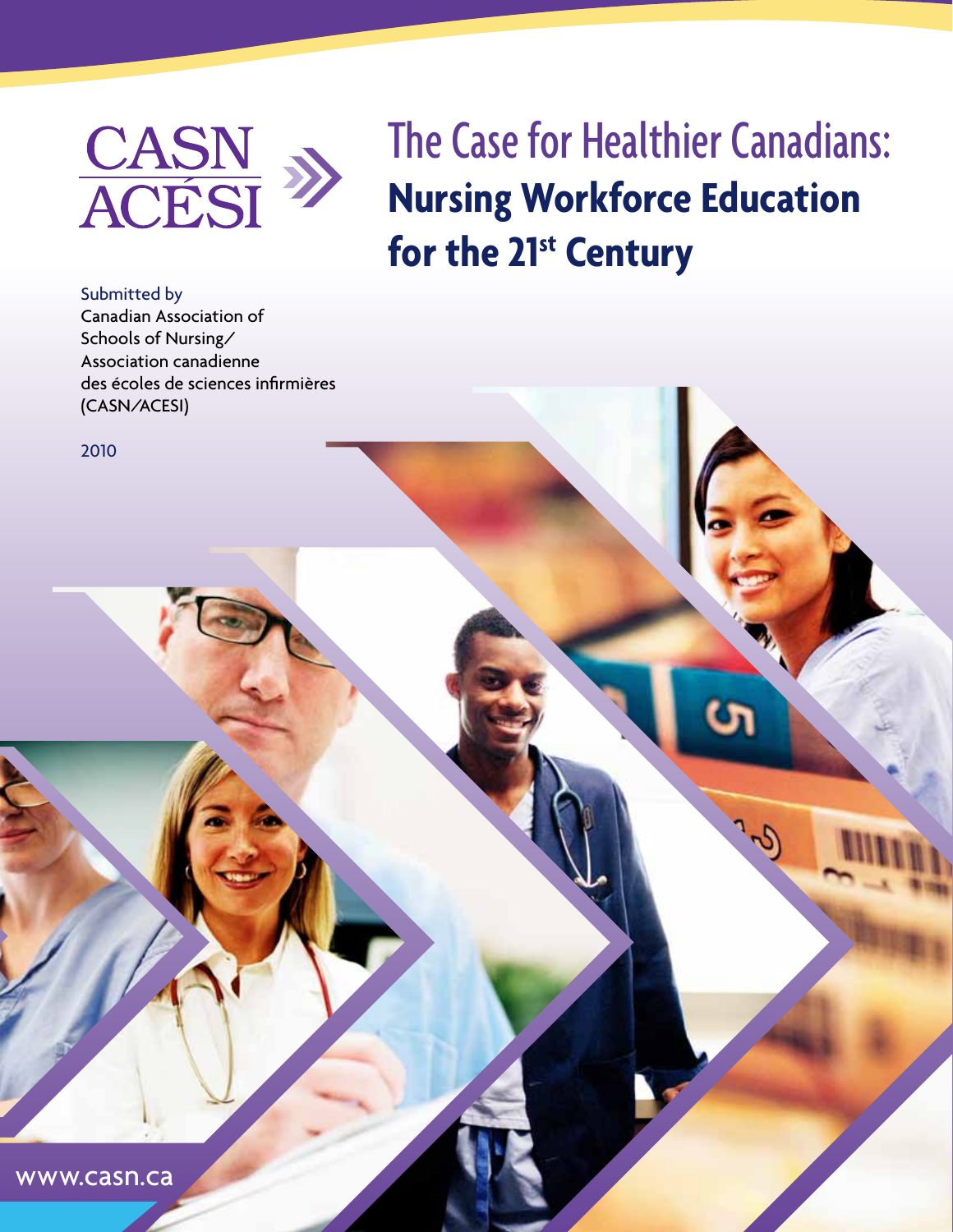www.casn.ca

 $\sigma$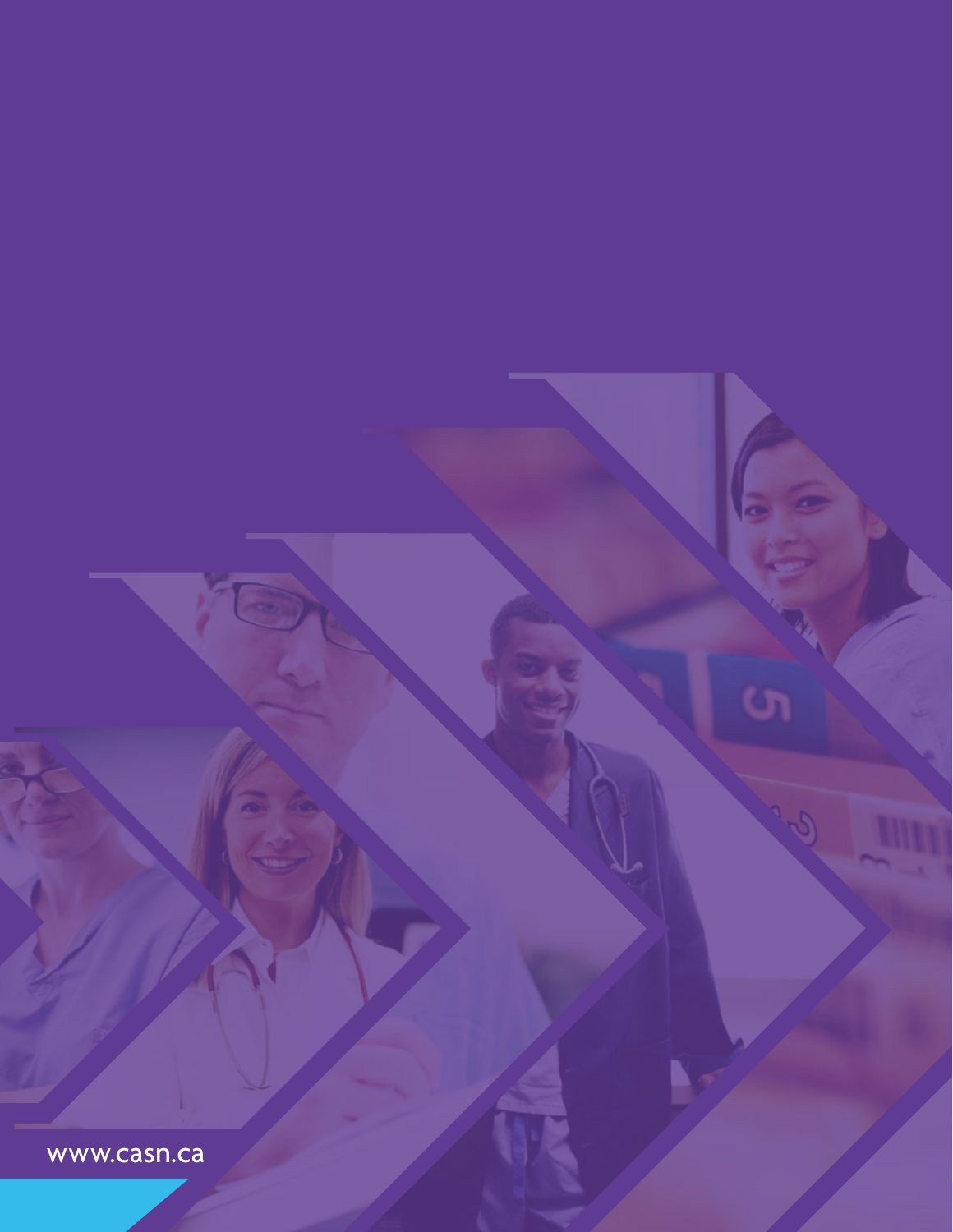## **Executive Summary**

The future of our health system is dependent upon the availability and quality of health human resources, especially to underserviced populations. The Canadian Association of Schools of Nursing/Association canadienne des écoles de sciences infirmières (CASN/ACESI) hosted an inaugural Nursing Education Summit (NES) with participants from provincial and national nursing and health associations. Extensive consultation followed. Education at the baccalaureate level or higher for registered nurses was re-affirmed as critical to meeting the health needs of the population. In today's increasingly complex health care environment, research demonstrates unequivocally that patient safety and outcomes are dependent on the educational preparation of professional nurses. CASN, in collaboration with national and provincial partners, and in weighing the evidence, has identified the three most pressing priorities for action:

|  | <b>Invest in nursing</b><br>faculty supply and<br>nursing program<br><b>infrastructure</b>              |   | Infrastructure support for increased enrolments and practice education                                                            |
|--|---------------------------------------------------------------------------------------------------------|---|-----------------------------------------------------------------------------------------------------------------------------------|
|  |                                                                                                         | ⋗ | Infrastructure funding for high-quality pathways to baccalaureate degrees that<br>increase numbers of new graduates               |
|  |                                                                                                         |   | Support for high-quality, accessible delivery models for graduate programs                                                        |
|  |                                                                                                         |   | Financial assistance to nurses in Master's and Doctoral programs to support<br>enrolment increases and facilitate full-time study |
|  |                                                                                                         |   |                                                                                                                                   |
|  | <b>Foster innovative</b><br>initiatives to sustain<br>an appropriately<br>prepared nursing<br>workforce |   | Funding for high-fidelity simulation funding in regions where this has<br>been unavailable                                        |
|  |                                                                                                         |   | Investment in innovative distributive delivery models to improve access for<br>Aboriginal students and other underserviced groups |
|  |                                                                                                         |   | Support for practice placements in additional settings involving student travel                                                   |
|  |                                                                                                         |   | Support for the introduction of pilot student databases that provide<br>information on correlates for graduate success            |
|  |                                                                                                         |   |                                                                                                                                   |

**Invest in nursing research and knowledge translation 3**

- Dedicated research funding to advance evidence-informed nursing  $\blacktriangleright$ practice and education
- $\blacktriangleright$ Support for research centres targeting practice priorities
- Evaluation of new models of care and staffing patterns  $\blacktriangleright$



Together nurse educators, practitioners, researchers, administrators and policy-makers can develop a nursing workforce to meet present and future needs. Join us in moving these solutions forward. Contact our CASN/ACESI executive at inquire@casn.ca or www.casn.ca.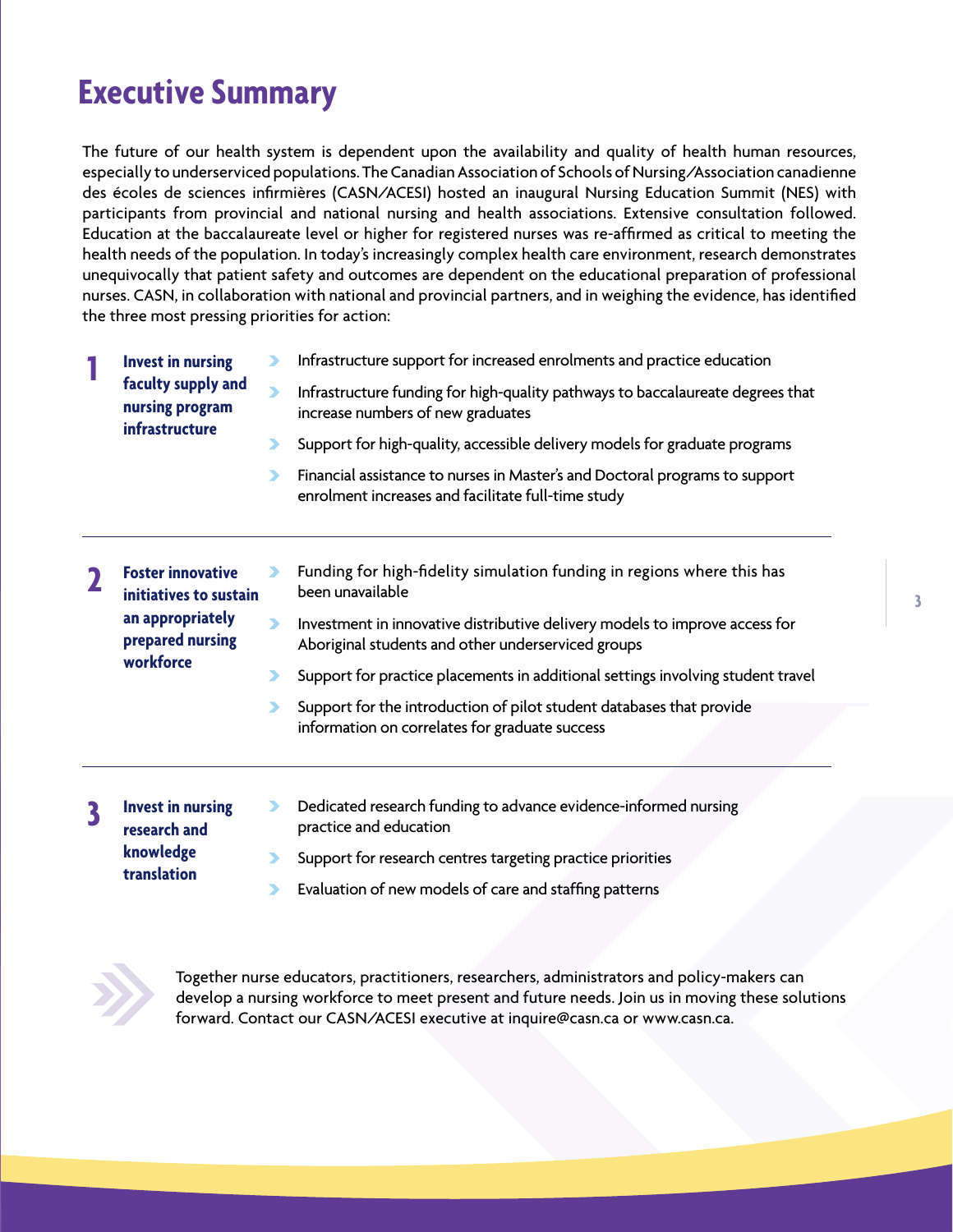# **Nursing Education in the Canadian Context**

Three major trends have an important impact on the education of Canada's professional nursing workforce: the increasing complexity of health care, an international demand for health human resources, and the recent economic climate.

### **Increasing Complexity of Health Care**

The interaction of a variety of demographic and social factors has significantly increased the complexity of health care delivery and health services in Canada<sup>1</sup>. They include globalisation and the associated challenge of pandemics, growing health disparities between socio-economic and cultural groups, increasingly sophisticated health care technology, the introduction of electronic information systems, and primary health care reform2 . Education must, therefore, prepare future registered nurses who possess the resilience, flexibility, and competencies needed to provide quality services in a continuously evolving and highly demanding health care environment.

Patient safety has become a major priority in our complex health care environment<sup>8</sup>. The educational preparation of nurses as the largest group of health care providers is critical in ensuring Canadians receive safe and effective health care services. A growing body of North American research over the last decade has clearly shown that patient safety and outcomes are directly related to the overall level of nursing knowledge within a health care agency<sup>9</sup>. Patient outcomes are significantly better when patients are cared for by registered nurses who are baccalaureate prepared. The risk of death is decreased, fewer adverse reactions to treatment occur, there are fewer procedural violations, and there is a reduction in medication errors<sup>10</sup>.

## **Emerging educational requirements include:**

- **Public and population** health competencies (based on recommendations of the Learning from SARS report and other Health Canada epidemiological reports $)^3$ . .
- **Interprofessional and** team-based practice<sup>4</sup>. .
- $\blacktriangleright$  Elder care<sup>5</sup>. .
- **Highly specialized critical** care and home care.
- Cultural competence and service provision to underserved groups<sup>6</sup>: Aboriginal peoples (the fastest growing population in Canada), rural and remote communities, persons with mental health problems.
- Evidence-informed practice and knowledge translation.
- Delegation and supervision of assistive personnel<sup>7</sup>. .
- Use of informatics and electronic information systems.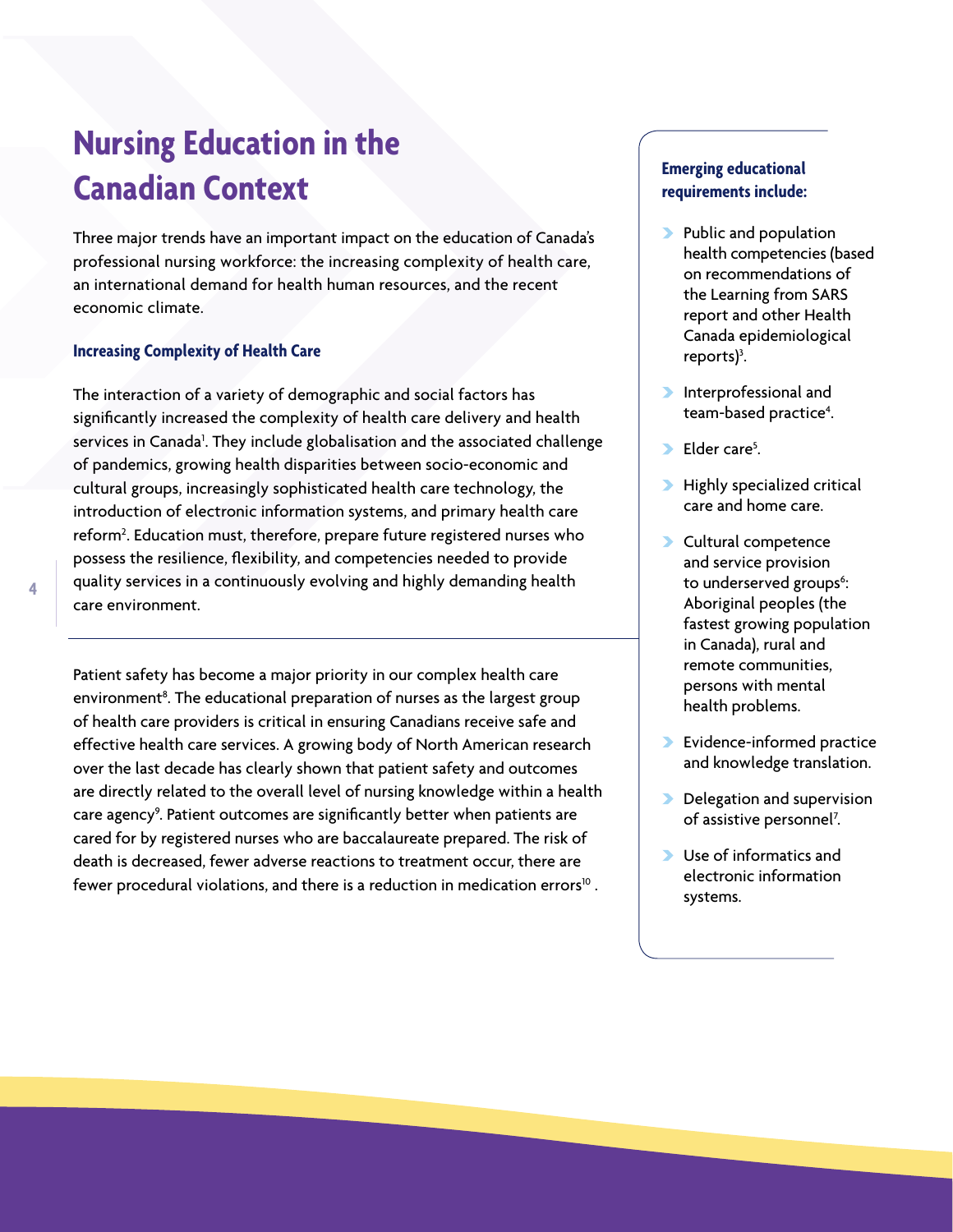### **Demand for Health Human Resources**

The demand for health professionals is a global dilemma for health systems. In Canada ensuring a sufficient supply of appropriately qualified health human resources to sustain the quality of our health care services is a major challenge. Unless appropriate policies are implemented, statistical analyses by the Canadian Nurses Association (CNA) demonstrate a progressively widening gap between the need for registered nurses in Canada and the numbers available to sustain health care delivery. By 2022, CNA projects a shortfall of almost 60,000 FTE registered nurses if no action is taken $<sup>11</sup>$ .</sup>

The gap between system demand for registered nurses and the supply may be further aggravated by the mobility of the nursing workforce. Nurses' relocation has increased with initiatives such as the North American Free Trade Agreement (NAFTA) and the federal/provincial Agreement on Internal Trade (AIT) whereby nurses' credentials and/or educational preparation are recognized across national, provincial, and territorial boundaries. Canadian nurses may migrate to countries such as the United States where a significant shortfall of registered nurses is projected. They might also choose more affluent areas of Canada to work, leaving some regions considerably more underserved than others.

#### **Recent Economic Climate**

Despite the global shortage of registered nurses, the recent economic recession has further complicated the issue. In some regions of Canada, hiring freezes have contributed to unemployment of new graduates, some of whom are migrating to other countries. Furthermore, staffing models with fewer registered nurses are being proposed. This pattern has occurred in the past during difficult financial times with significant negative consequences for patient outcomes, a major reduction in the quantity and academic quality of nursing education applicants who respond quickly to future employment prospects, and a resulting severe nursing shortage. In the current context, the trends related to a global nursing shortage, the aging of the nursing workforce, and the aging of the population have not changed. The recent economic situation, however, threatens to disrupt much of the health human resource planning that has been conducted by changing the demand for and migration of registered nurses, and by reducing the pool of applicants to nursing educational programs.

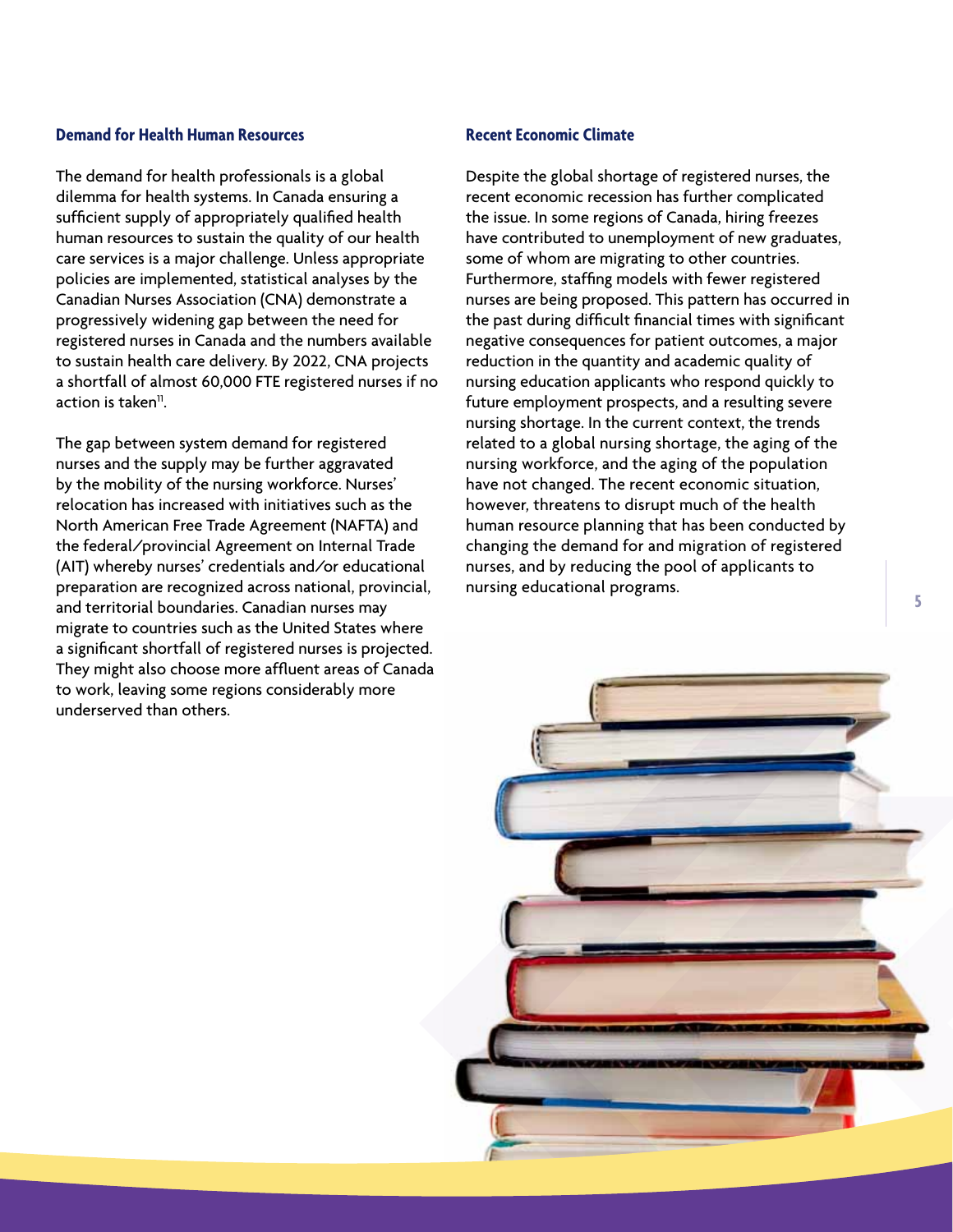## **The Challenge for Nursing Education**

Nursing education in Canada faces three broad challenges arising from this context. Schools must graduate new registered nurses who possess the depth and the breadth of knowledge, skills, and attitudes necessary for an increasingly demanding role in an evolving and complex work environment. Nursing education must also ensure a sufficient supply of nursing graduates to sustain the delivery of quality clinical services, and the future operations of nursing education programs themselves. It must also foster the production and implementation of evidence to advance best practices and optimize patient outcomes.

## **1**

### **Preparing Graduates for Increasingly Complex Practice Settings**

Nursing educational programs in Canada have an international reputation for high standards and often serve as models for countries seeking to improve the quality of their health care services. Nevertheless, preparing nursing graduates for entry into practice is a challenge. On the one hand, employers expect new graduates to possess the extensive and complex body of knowledge needed to provide nursing care in today's work environment. On the other hand, when the pressures of a shortfall of registered nurses arise, nursing education faces calls to shorten programs in order to accelerate their output of new graduates.

### **Appropriate academic preparation**

Calls for reduced or diluted academic preparation of registered nurses to increase the output of new graduates pose a serious threat to patient outcomes. Inadequately educated nurses are liable to provide poorer quality of care. Innovations in nursing education, however, have allowed schools to increase the number of graduates without altering the actual length of time spent in course work, the course content, or the program's quality. Such programs shorten the time from admission to graduation by extending the length of the school year, usually through the addition of spring/summer sessions, and also by restricting admission to students who have already completed some of the academic requirements in another university program. In 2007-2008, 31 schools of nursing (26.3%) had added a program of this nature, identified as "second-degree entry", "advanced entry", or "compressed"12. Because this pathway to a baccalaureate degree in nursing does not fit the needs of all potentially good applicants, most schools continue to offer their

regular program. While pedagogically sound, these multiple pathways to the undergraduate entry-topractice degree bring the challenge of additional resource and infrastructure demands.

### **Transition into professional practice**

As the complexity of nursing's knowledge base expands, applying knowledge gained in academic programs to practice situations is increasingly challenging for new registered nurses. In contrast to other health professions, demands are made for nursing graduates to enter the profession without a transition phase<sup>13</sup>. There is a growing recognition, however, that like their colleagues in other health disciplines, new nurses need a transitional period with support in the workforce to effectively integrate and safely transfer the competencies they have acquired.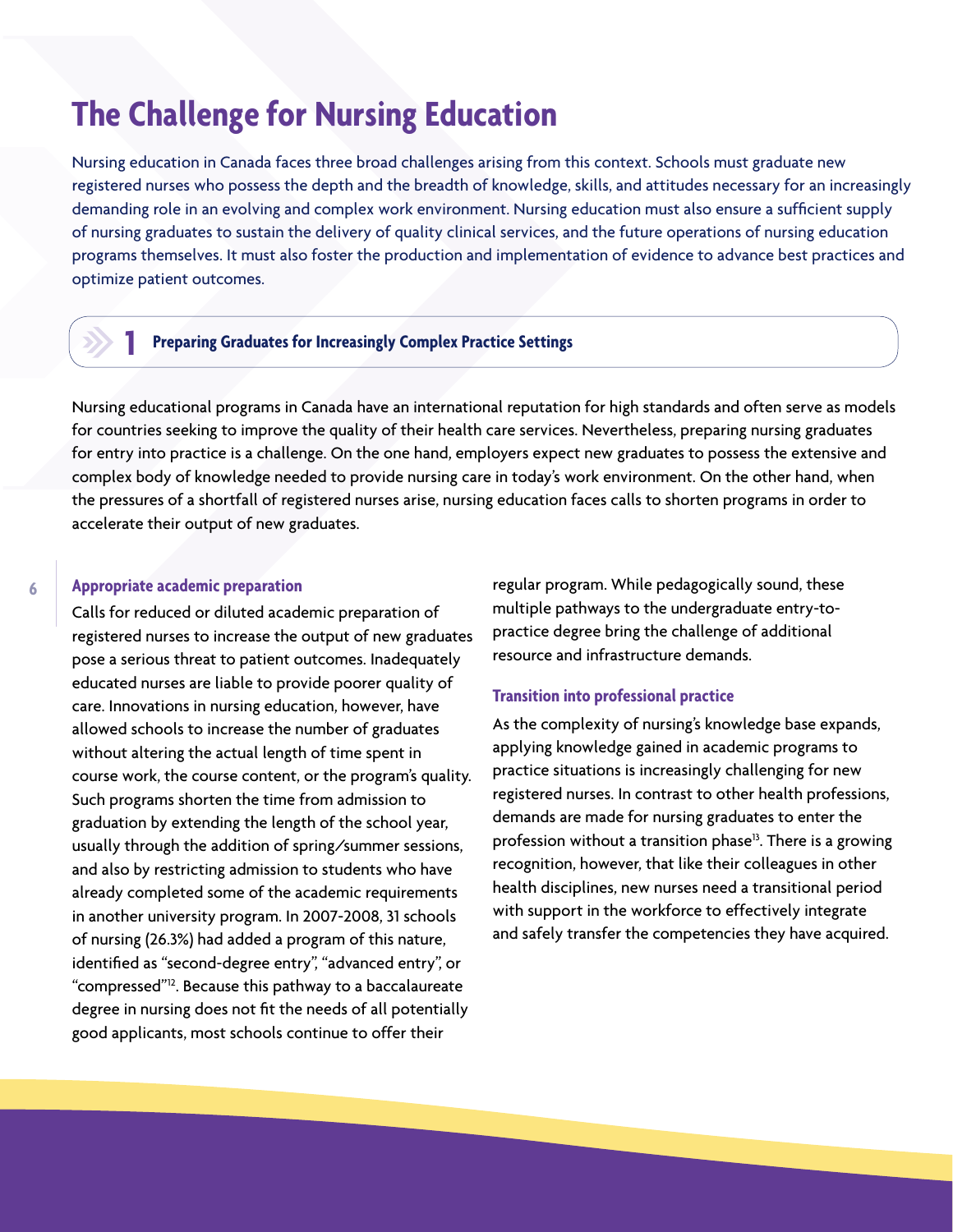## **Sustaining the Nursing Workforce 2**

For our national health care system to respond to the population's changing needs, more registered nurses must be graduated expediently. Even though new graduates from entry-to-practice programs increased from 4,816 in 1998 to 9,153 in 2008<sup>14</sup>, projections indicate the need for new graduates will continue to grow in Canada for another decade<sup>15</sup>. In addition, there are increasing demands for nursing education to provide graduate and specialization programs. Sustaining the nursing workforce will be a major challenge because of an inadequate supply of faculty and potential academic and administrative leaders to replace those who are and will be retiring, inadequate infrastructure support, and difficulties in securing practice placements for students.

#### **Faculty infrastructure**

In 2007-2008, 31% of permanent faculty were 55 years or over, 12% were 60 or over, and schools were unable to fill 70 full-time positions, representing a 2.1% vacancy rate<sup>16</sup>. Thus, at a period when both student enrolments and teaching positions are growing, nursing educators and academic leaders are retiring. Moreover, the numbers of graduate students in Canada will not be enough to meet the combined demands of the practice milieu for advanced practice nurses and the nursing education system's need for additional faculty and a new cohort of academic leaders to replace those who are retiring. Admissions to Master's programs rose annually from 758 in 2003-2004 to 977 in 2007-2008, and from 25 to 39 in Doctoral programs<sup>17</sup>, but current enrolments are insufficient to support the projected demands for Master's prepared and Doctorally prepared nurses. Nursing education programs are affected in two ways: as employers who need to recruit faculty and academic administrators, and as the organizations that are responsible for producing Master's and Doctorally prepared graduates.

#### **Infrastructure support**

Funding of nursing education is out of line with the reality of the actual costs incurred by nursing programs. Moreover, because of the nature of programs that educate students for professional practice, there are no economies of scale in increasing enrolments. A major reason for this is the practice component of undergraduate and advanced practice nursing education.

Nursing curricula must include substantial learning opportunities in clinical courses in the practice setting. These courses typically require low faculty-to-student ratios (on average, one instructor to seven or eight students). Thus, small increases in student enrollments increase the number of faculty required. Furthermore, clinical practice experiences require substantial administrative support to organize and coordinate. As a result, most schools of nursing have significantly increased their numbers of contractual part-time faculty. In 2007-2008, 70% of nursing faculty (6,312) were fulfilling part-time contracts of less than one year $^{18}$ .

#### **Practice education**

With increasing enrollments there has been a corresponding increase in the demand on health care agencies for clinical placements. Programs of nursing are currently experiencing difficulties in securing appropriate placements for students. Although alternative settings are available and some are being used, many are located at a distance from where the program is being offered. Students, therefore, need travel stipends to access them. Unless settings at a distance from the school can be used, a lack of practice placements will restrict further enrollment increases.

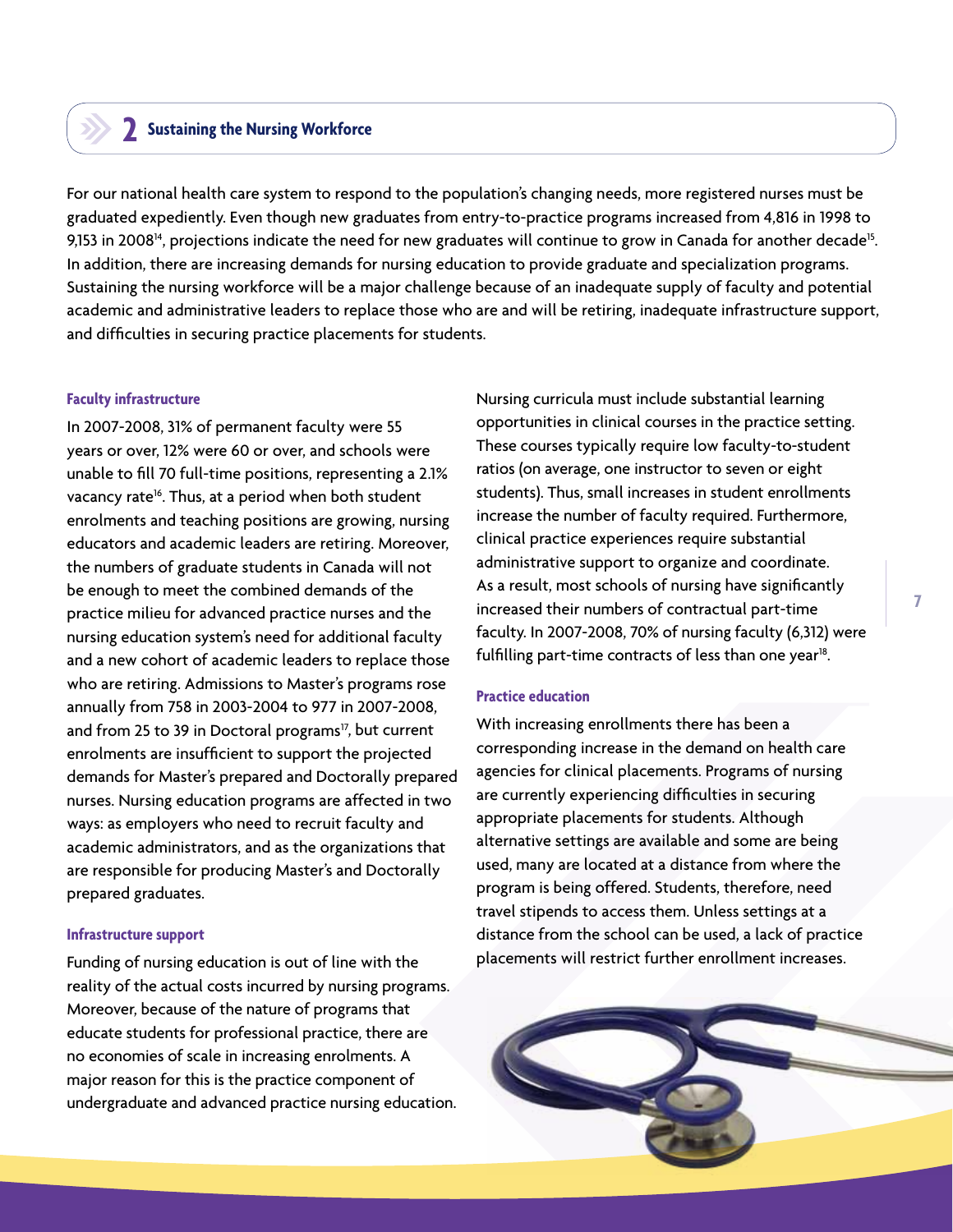## **Advancing Evidence-informed Practice 3**

In today's complex environment, nursing research is essential to address health service issues and develop the knowledge base necessary to promote and implement best practices in patient care. Nursing education must provide the educational and training opportunities for undergraduate students to learn to integrate an evidence-based approach when providing nursing care, and for graduate students to develop the skills to design and lead studies relevant to nursing practice. Moreover, faculty responsibilities include generating research-based evidence and fostering its use in the practice setting.

#### **Creation and implementation of best evidence**

Nursing research in Canada has increased substantially and is contributing to improved patient outcomes. Nonetheless, a significant challenge for nursing education in advancing evidence-informed practice is a dearth of funding to support (a) research that develops practice-relevant evidence for nursing, (b) studies that synthesize existing evidence scientifically to determine best practices, (c) activities to translate scientific knowledge into formats such as practice information sheets that are easily implemented in the practice milieu, and (d) nursing research centres that focus on enhancing the knowledge base of priority practice areas.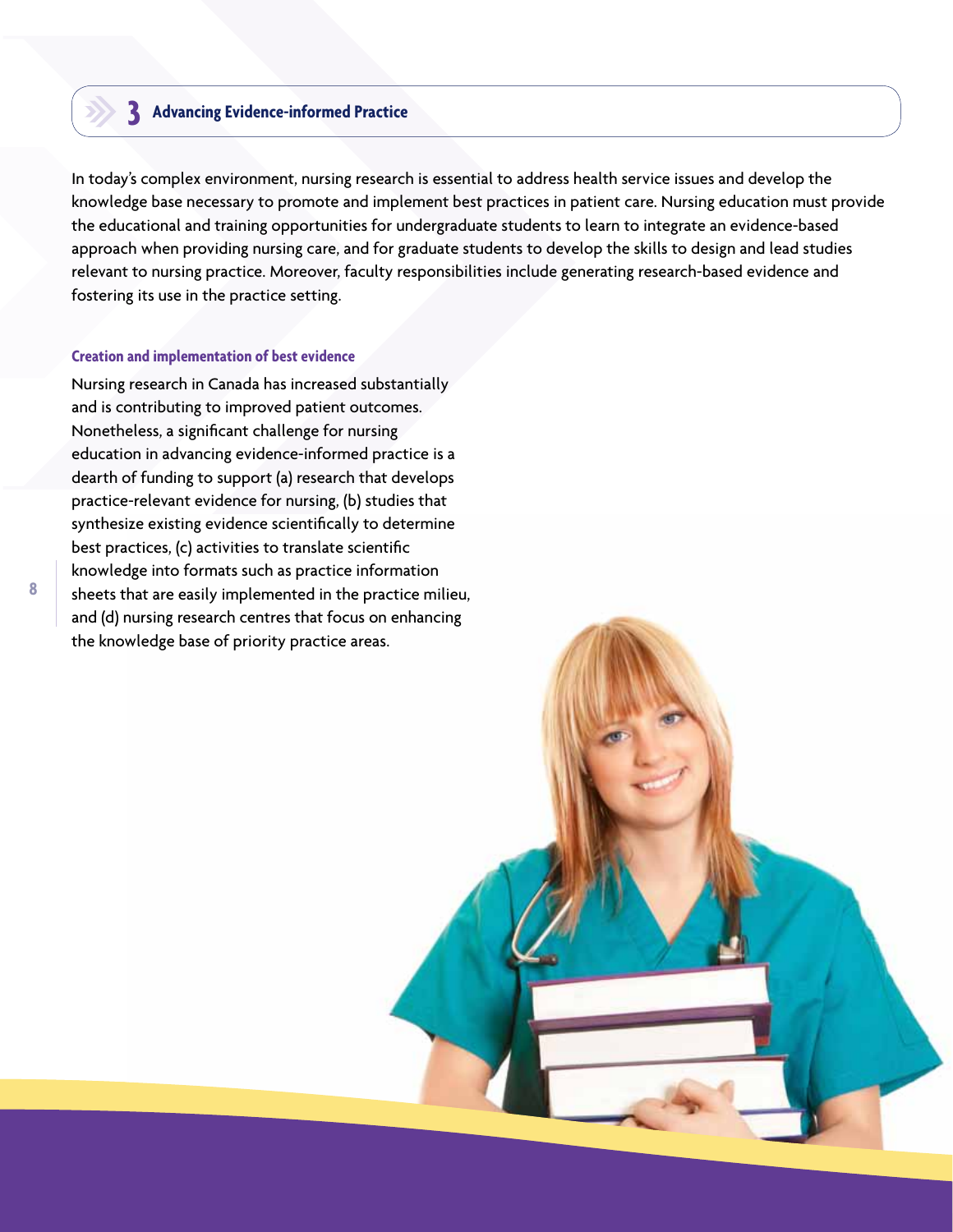# **Solutions for the Present and the Future**

There is a need for effective collaborative partnerships between nursing education, professional associations, regulatory bodies, the practice milieu, and provincial, territorial and federal decision-makers to address the challenges faced by nursing education. Solutions for each of the major challenges are outlined in table 1. A number are primarily related to curricula or curriculum development; others, although linked to curricula, require investment.

## **Table 1: Challenges and Solutions**

| <b>Challenges</b>                                                              | <b>Solutions</b><br>(Curricula-focused)                                                                                                                                             | <b>Solutions</b><br>(Investment-based)                                                                                                                                                          |
|--------------------------------------------------------------------------------|-------------------------------------------------------------------------------------------------------------------------------------------------------------------------------------|-------------------------------------------------------------------------------------------------------------------------------------------------------------------------------------------------|
| <b>Preparing graduates</b><br>for increasingly<br>complex practice<br>settings | Curricula preparing graduates to meet<br>entry-to-practice competencies identified<br>by the Canadian Nurses Association or<br>the Ordre des infirmières et infirmiers<br>du Québec | Increased research-informed use of high-<br>fidelity simulators and virtual simulations<br>to develop critical thinking and technical<br>competencies for multi-facetted, patient<br>situations |
|                                                                                | Interprofessional education to prepare<br>nursing graduates for patient-centred<br>collaborative care                                                                               | Dissemination of educational innovations<br>that optimize high-quality learning cost<br>effectively                                                                                             |
|                                                                                | Accreditation benchmarking to assess the<br>capacity of nursing programs to prepare<br>new graduates for a demanding health care<br>environment                                     | Effective transition programs for new<br>graduates to optimize public safety, prepare<br>and retain new nurses in the workforce                                                                 |
| <b>Sustaining the</b><br>nursing workforce                                     | Recruitment of students with the aptitude,<br>academic abilities, and motivation to meet<br>curriculum demands; support students to                                                 | Financial support for graduate students<br>to increase enrolments to meet needs for<br>advanced practice nurses and new faculty                                                                 |
|                                                                                | foster student retention<br>Accessible program delivery models<br>supporting access to graduate studies in                                                                          | Infrastructure support for increased<br>enrolments and additional pathway to<br>baccalaureate degrees                                                                                           |
|                                                                                | all areas of Canada                                                                                                                                                                 | Program delivery models to improve access<br>for Aboriginal students and enhance health<br>services to First Nations, Inuit and Métis<br>communities                                            |
|                                                                                |                                                                                                                                                                                     | Support for practice placements in distant<br>settings (housing & transportation costs)                                                                                                         |
|                                                                                |                                                                                                                                                                                     | Provincial databases of student data that<br>record student progress, demographics,<br>economic, and employment data to provide<br>correlates of success                                        |
| <b>Advancing</b><br>evidence-informed<br>practice                              |                                                                                                                                                                                     | Dedicated research funding for nursing<br>practice, education and service research                                                                                                              |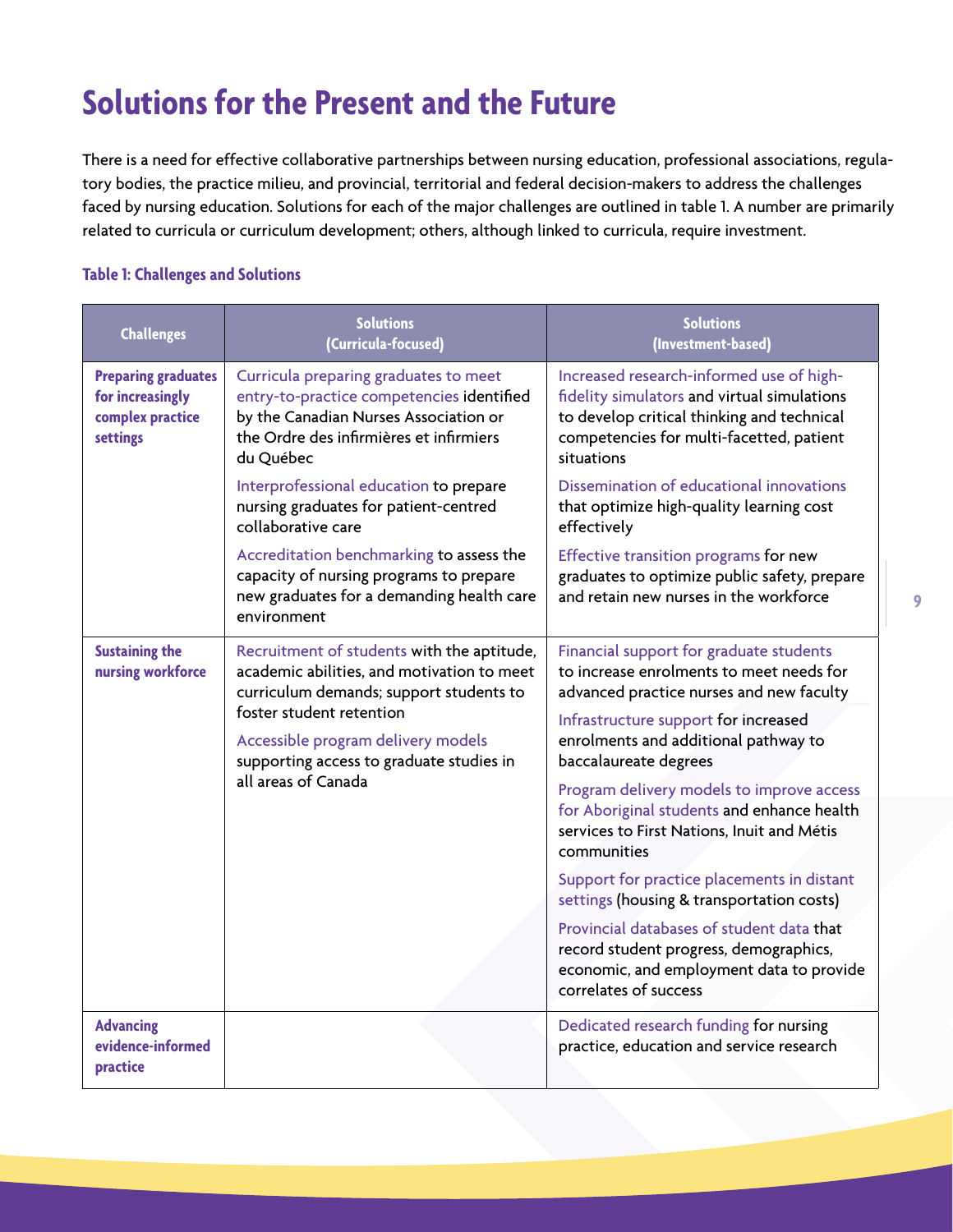## **Call to Action**

A key to a vibrant and viable health care system is the appropriate educational preparation of a sufficient number of registered nurses who are able to draw on a solid body of research evidence to provide optimum care. Now is the time to take action to sustain the nursing workforce in Canada, build nursing research, and ensure our health services provide safe, truly "universal", high-quality health care. The Canadian Association of Schools of Nursing (CASN) is calling on decision-makers and funders to support initiatives to address the challenges affecting nursing education.

**Invest in nursing faculty supply and nursing program infrastructure**

⋗ Infrastructure support for increased enrolments and practice education

### Infrastructure funding for high-quality pathways to baccalaureate degrees that increase numbers of new graduates

- Support for high-quality, accessible delivery models for graduate programs
- Financial assistance to nurses in Master's and Doctoral programs to support  $\blacktriangleright$ enrolment increases and facilitate full-time study

Funding for high-fidelity simulation funding in regions where this has been unavailable Investment in innovative distributive delivery models to improve access for Aboriginal students and other underserviced groups Support for practice placements in additional settings involving student travel **Foster innovative initiatives to sustain an appropriately prepared nursing workforce 2**

- Support for the introduction of pilot student databases that provide  $\blacktriangleright$ information on correlates for graduate success
- **Invest in nursing research and knowledge translation 3**
- Dedicated research funding to advance evidence-informed nursing  $\blacktriangleright$ practice and education
- Support for research centres targeting practice priorities
- Evaluation of new models of care and staffing patterns



CASN will work collaboratively with national, regional, and provincial partners to move these solutions forward for healthier Canadians. To join us, contact our CASN/ACESI executive at inquire@casn.ca or www.casn.ca.

**1**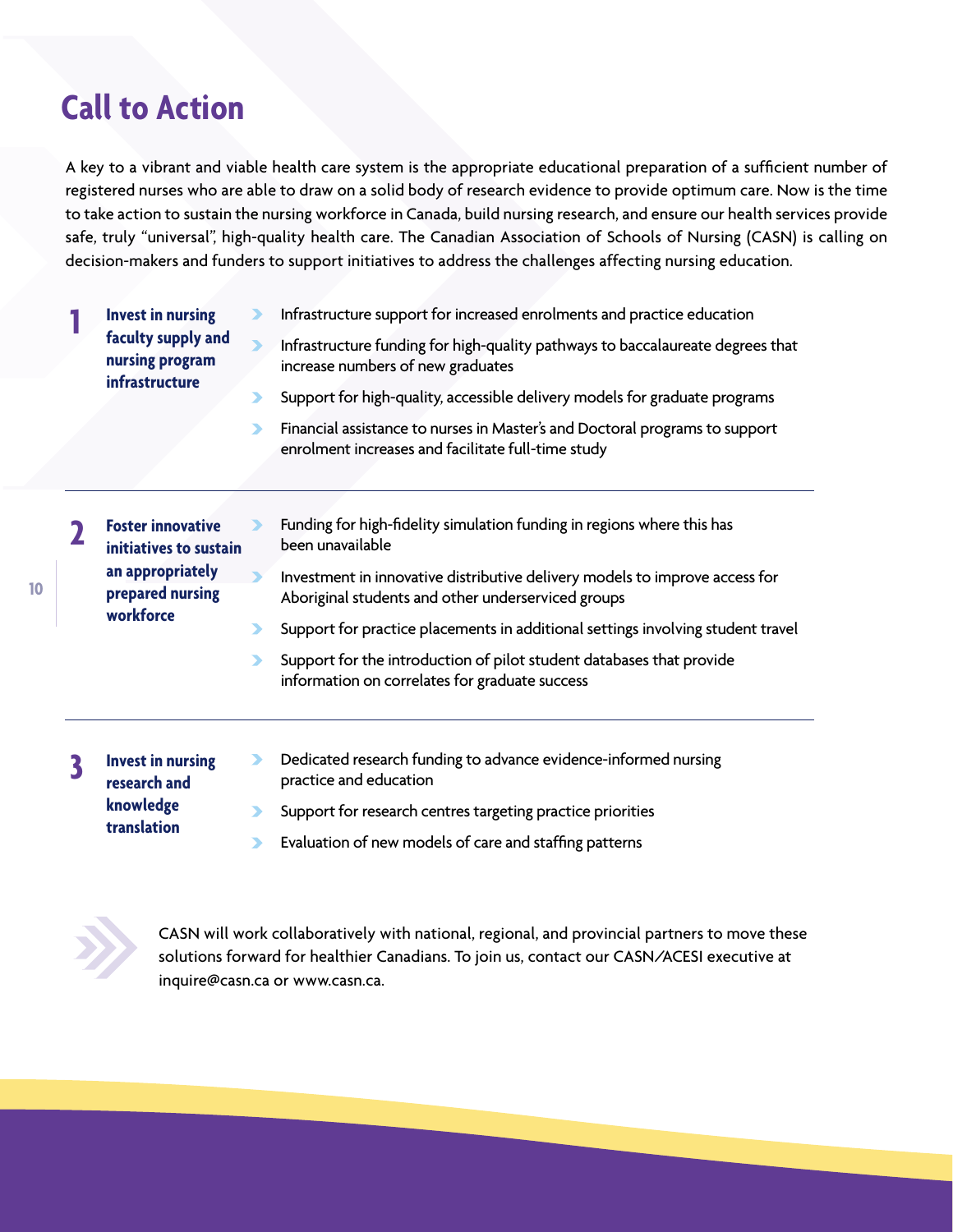#### **Endnotes**

- 1 M.J. Kirby and M. LeBreton, *The Health of Canadians - The Federal Role. Volume Two: Current Trends and Future Challenges* (Ottawa, ON: The Standing Senate Committee on Social Affairs, Science and Technology, Parliament of Canada, 2002).
- 2 World Health Organization, *The World Health Report 2008 - Primary Health Care (Now More Than Ever)*, http://www.who. int/whr/2008/en/index.html (acessed November 11, 2009).
- <sup>3</sup> Health Canada, *Learning from SARS: Renewal of Public Health in Canada; Report of the National Advisory Committee on SARS and Public Health*, Chaired by Dr. David Naylor, http://www.phac-aspc.gc.ca/publicat/sars-sras/pdf/sars-e.pdf (accessed November 11, 2009).
- 4 Accreditation of Interprofessional Health Education (AIPHE), *Principles and Practices for Integrating Interprofessional Education into the Accreditation Standards for Six Health Professions in Canada,* 2009, http://www.afmc.ca/aiphe-afiss/ activities-principles.html (accessed November 11, 2009).
- 5 Health Canada, *Aging: Financial Impacts on the Health Care System*, http://www.hc-sc.gc.ca/sr-sr/pubs/hpr-rpms/ bull/2001-1-aging-veillissement/index-eng.php (accessed January 23, 2009).
- 6 R. Kinoshameg, Aboriginal Nurses Association of Canada (A.N.A.C.), *Aboriginal Health Human Resources Initiative (AHHRI) 2005 - 2010*, www.abo-peoples.org/programs/health\_AHHRI.html (accessed February 12, 2009).
- 7 Canadian Nurses Association, *Tested Solutions for Eliminating Canada's Registered Nurse Shortage* (Ottawa, ON: Canadian Nurses Association, 2009).
- 8 D. Gregory et al., "Nursing Education: Where is Patient Safety?" *Journal of Nursing Education* 46 no. 2 (2007): 79-82.
- 9 J. Ellis et al. on behalf of CHSRF and partners, *Staffing for Safety: A Synthesis of the Evidence on Nurse Staffing and Patient Safety, 2006* (Ottawa, ON: Canadian Health Services Research Foundation, 2006).
- 10 L. McGillis Hall et al., "Nurse Staffing Models, Nursing Hours, and Patient Safety Outcomes," *Journal of Nursing Administration* 34 no. 1 (2004): 41-45; and A. Tourangeau et al., "Impact of Hospital Nursing Care on 30 Day Mortality for Acute Medical Patients," *Journal of Advanced Nursing* 57 no. 1 (2006): 32-44.
- 11 Canadian Nurses Association, *Tested Solutions*, 2009.
- <sup>12</sup> Canadian Association of Schools of Nursing and Canadian Nurses Association, *Nursing Education in Canada Statistics 2007-2008 Registered Nurse Workforce, Canadian Production: Potential New Supply* (Ottawa, ON: Canadian Nurses Association, 2009).
- 13 Judy Boychuk Duchscher, "A Process of Becoming: The Stages of New Nursing Graduates' Professional Role Transition," *Journal of Continuing Education in Nursing* 39 no.10 (2008): 441-450.
- 14 Canadian Association of Schools of Nursing and Canadian Nurses Association, *Nursing Education,* 2009*.*
- 15 Canadian Nurses Association, *Tested Solutions*, 2009.
- <sup>16</sup> Canadian Association of Schools of Nursing and Canadian Nurses Association, *Nursing Education*, 2009.
- $17$  Ibid.
- $18$  Ibid.